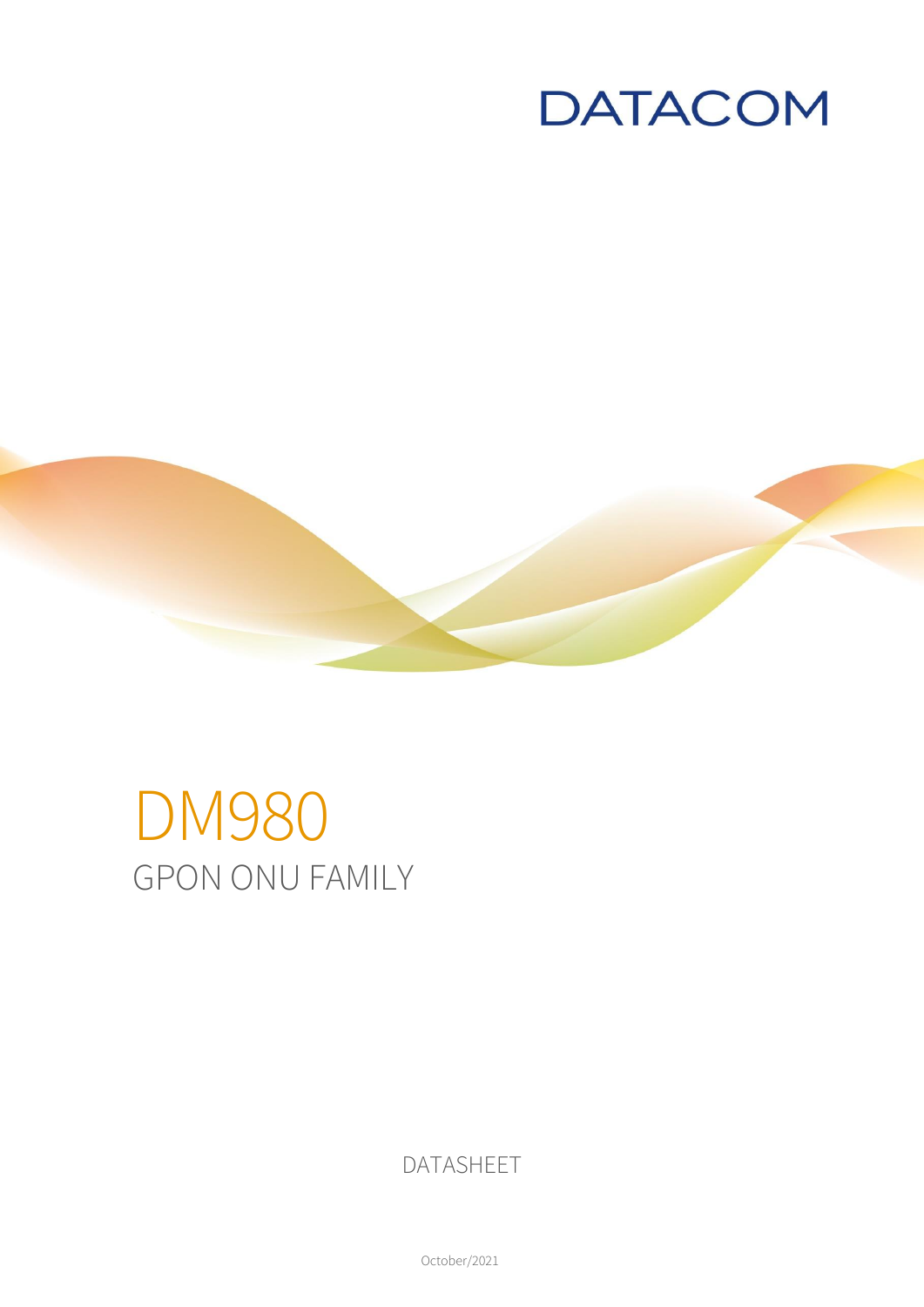# DM980 GPON ONU – OPTICAL NETWORK UNIT

#### COMPACT HIGH CAPACITY ONUS FOR FTTX GPON NETWORKS

GPON (Gigabit Passive Optical Network) is an optical access solution, offering high speed and great cost benefit for broadband applications and Triple Play services (voice, video and data). This technology allows the sharing of optical fiber among customers, reducing the cost and maximizing the use of bandwidth and installed fibers.

The DM980 GPON ONU (Optical Network Unit) family offers a complete portfolio of ONUs for high speed fiber optic access solutions. It enables data, voice and video services over IP to be offered. Ethernet data is transported transparently over the GPON link and delivered to an OLT (Optical Line Termination), such as the DM4610 OLT (4-GPON and 8-GPON) and the DM4615 OLT (16-GPON ).

The family is made up of the DM984, DM985 and DM986 product lines, offering several ONU models for different GPON applications, all compatible with the ITU-T G.984 and ITU-T G.988 standards. Product lines contain models with support for operations in Bridge or Router mode (PPPoE or DHCP), models with support for single-band or dual-band Wi-Fi interfaces and also models with FXS interfaces for voice services. All Datacom ONUs have their Gigabit Ethernet LAN interfaces, ensuring maximum performance in wired connections.

- **•** Family of ONUs formed by three product lines offering a
- **Class B+ GPON Transceiver**
- 
- 
- interfaces
- modes
- 
- **Models with FXS voice**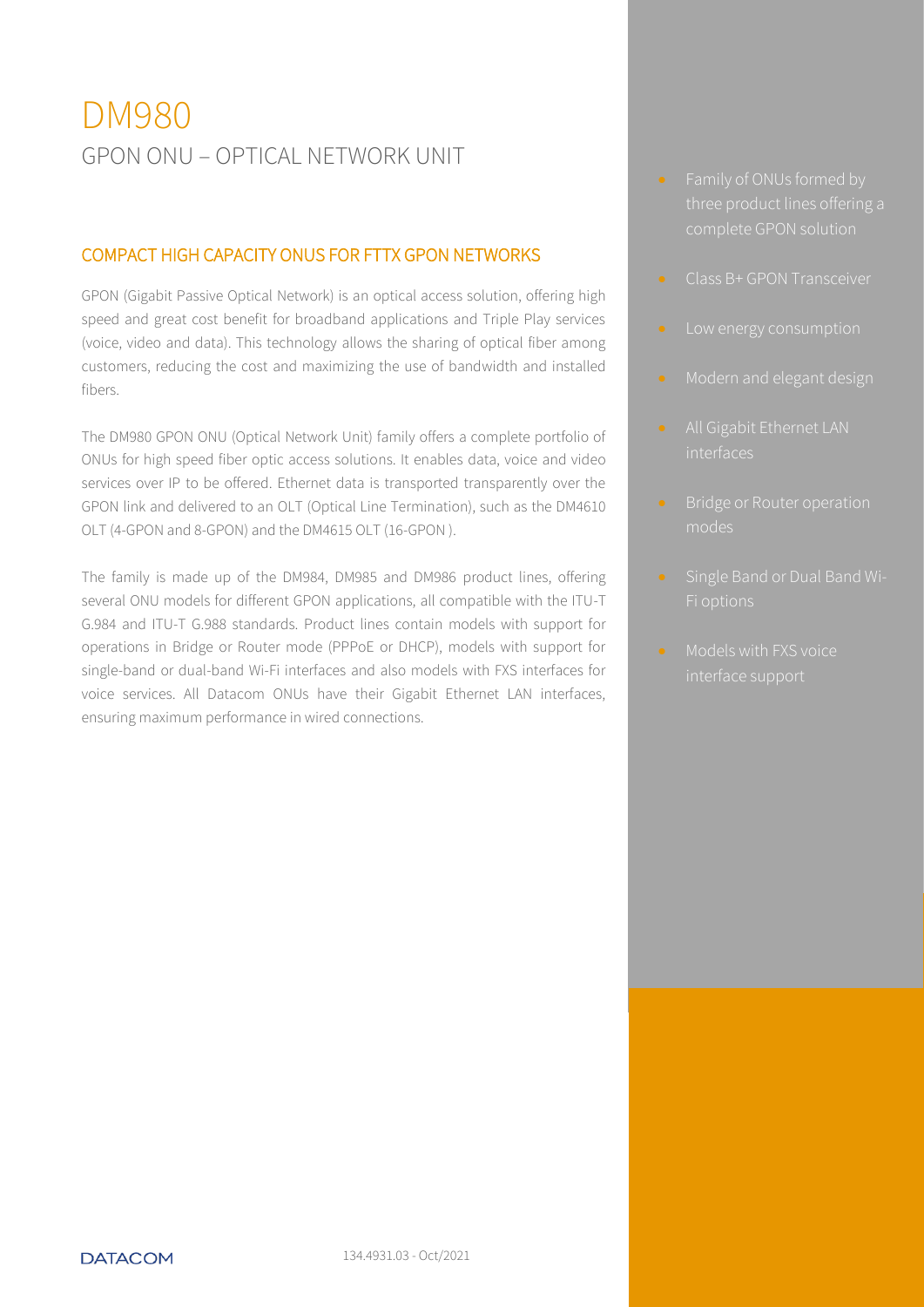### DM984 MODELS

#### DM984-100B

ONU Bridge with an integrated Gigabit Ethernet LAN interface and integrated OFE (optical fiber enclosure), managed through the OMCI protocol according to ITU-T G.988. One of its differentials is the laser type C+ support.



 $\bullet \circ \bullet$  in the set of  $\bullet$ 

#### DM984-420

ONU Router with four Gigabit Ethernet LAN interfaces, two FXS voice interfaces and integrated OFE (optical fiber enclosure). GPON SC/APC type B+ interface, managed through the OMCI protocol according to ITU-T G.988. PPPoE or DHCP operating mode and IPv6 support.



#### DM984-422

ONU Wi-Fi Router with four Gigabit Ethernet LAN interfaces, two FXS voice interfaces, 2.4 GHz single band Wi-Fi interface and integrated OFE (optical fiber enclosure). GPON SC/APC type B+ interface, managed through the OMCI protocol according to ITU-T G.988. PPPoE or DHCP operating mode and IPv6 support.



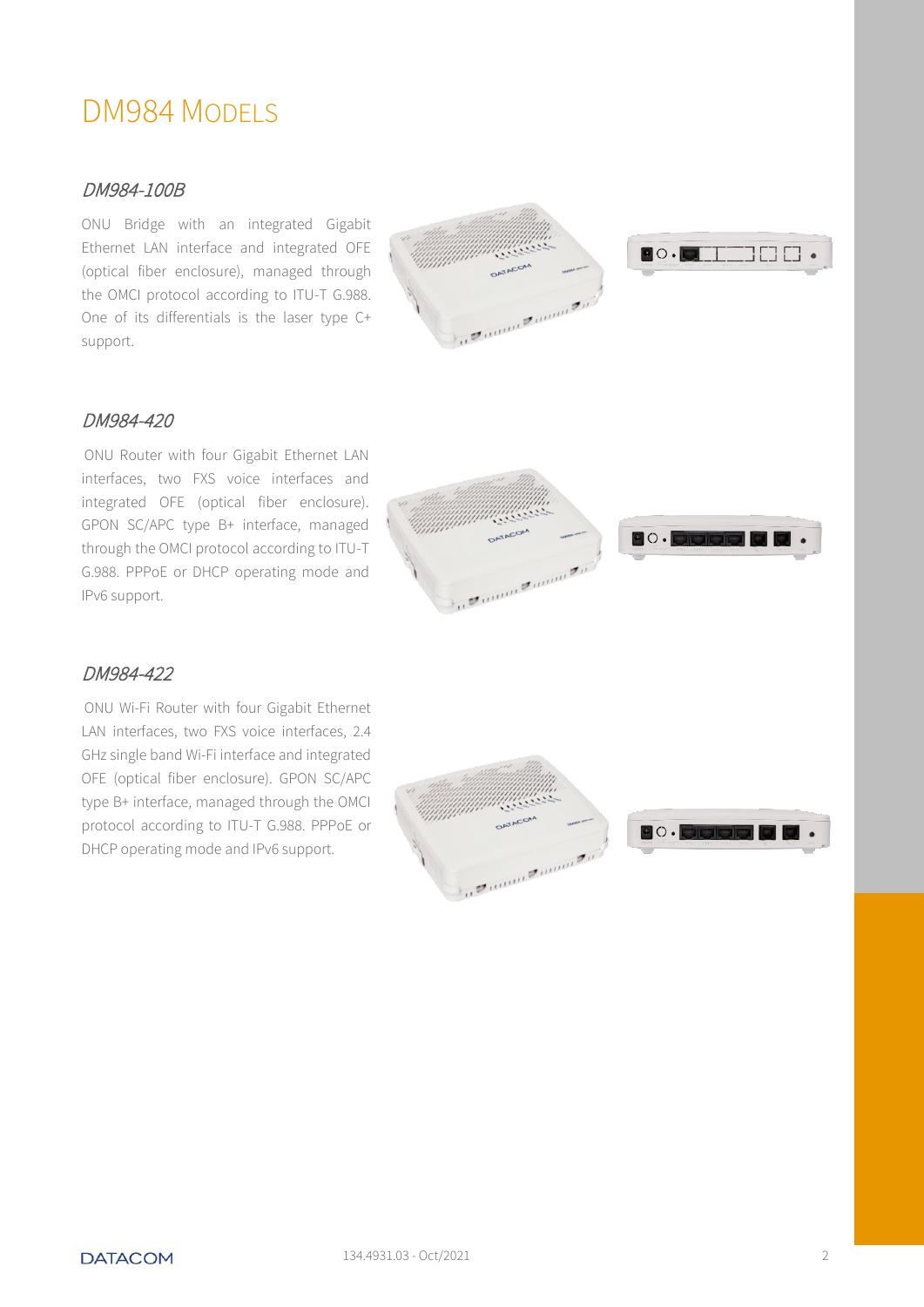## DM985 MODELS

#### DM985-100

ONU for operation in Bridge or Router modes with a Gigabit Ethernet LAN interface, GPON SC/APC interface with type B+ laser. Management through the OMCI protocol according to ITU-T G.988. Allows remote FW updates. Dying Gasp, PPPoE or DHCP operating mode and IPv6 support.



#### DM985-424

ONU Router with four Gigabit Ethernet LAN interfaces, two FXS interfaces for voice, 2.4GHz and 5GHz Dual-Band Wi-Fi interface and GPON SC/APC interface with type B+ laser. 2x2 MIMO Wi-Fi with 4 antennas on two rods, beamforming support ensuring high performance and signal coverage. Management through OMCI protocol ITU-T G.988 or TR-069. PPPoE or DHCP operating mode and IPv6 support.



#### DM985-102

ONU Router with a Gigabit Ethernet LAN interface, 2.4GHz Wi-Fi interface and GPON SC/APC interface with type B+ laser. 2x2 MIMO Wi-Fi with 2 external antennas ensuring optimum performance and signal coverage. Management through OMCI protocol ITU-T G.988 or TR-069. PPPoE or DHCP operating mode and IPv6 support.

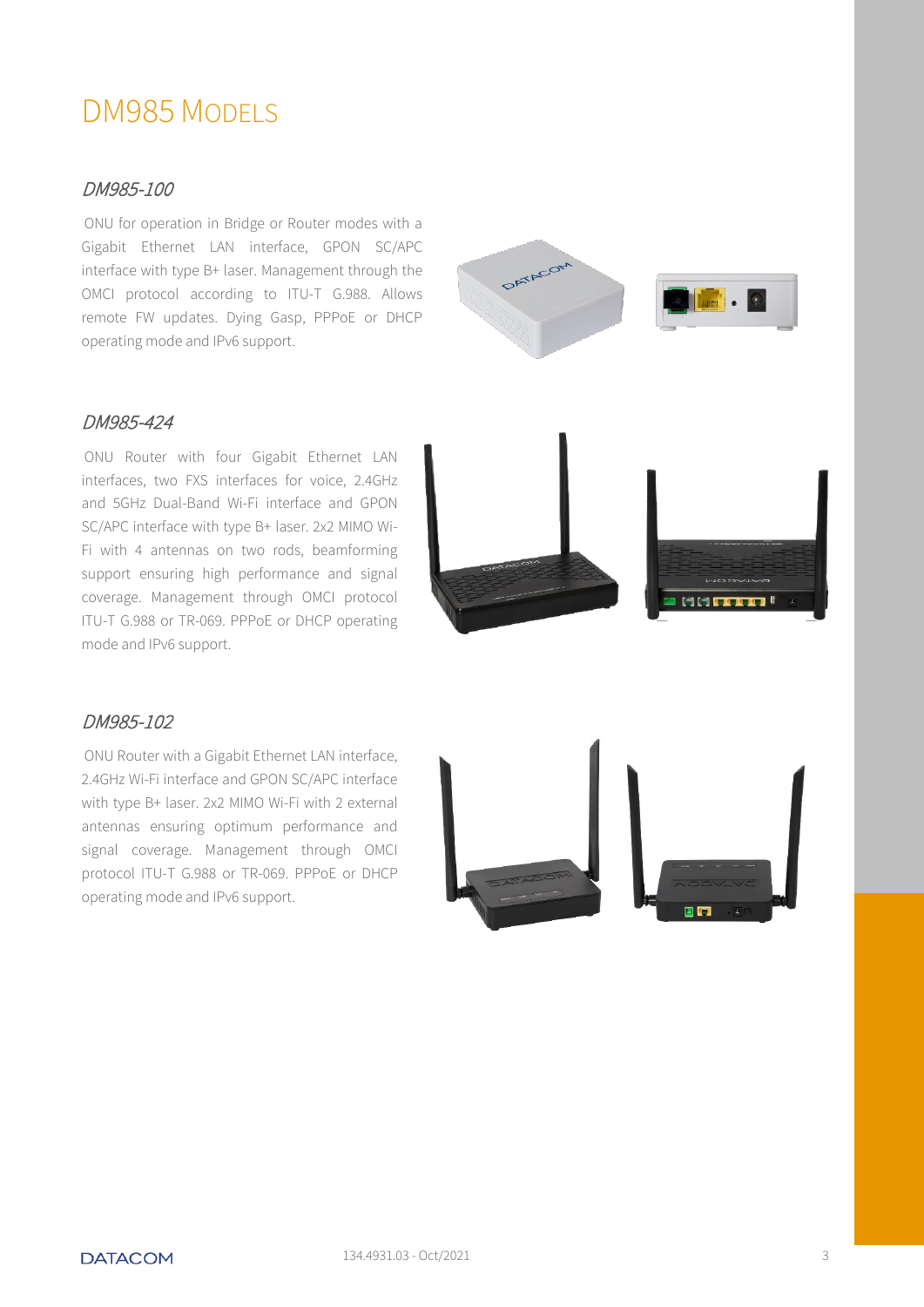## DM986 MODELS

#### DM986-100

ONU for operation in Bridge or Router modes with one Gigabit Ethernet LAN interface, GPON SC/APC interface with type B+ laser. Management through the OMCI protocol according to ITU-T G.988 and support for TR-069. PPPoE or DHCP operating mode and IPv6 support.



#### DM986-414

ONU Router with four Gigabit Ethernet LAN interfaces, one FXS voice interface, Dual-Band Wi-Fi with 2.4GHz and 5GHz support and a GPON SC/APC interface with type B+ laser. Wi-Fi interface is MIMO 2x2 based in four antenas instaled in two rods, beamforming support for high performance and strong signal coverage. The ONU can be managed through OMCI protocol according to ITU-T G.988 ou TR-069. Support for PPPoE or IPoE/DHCP modes os opperation, with IPv6 support.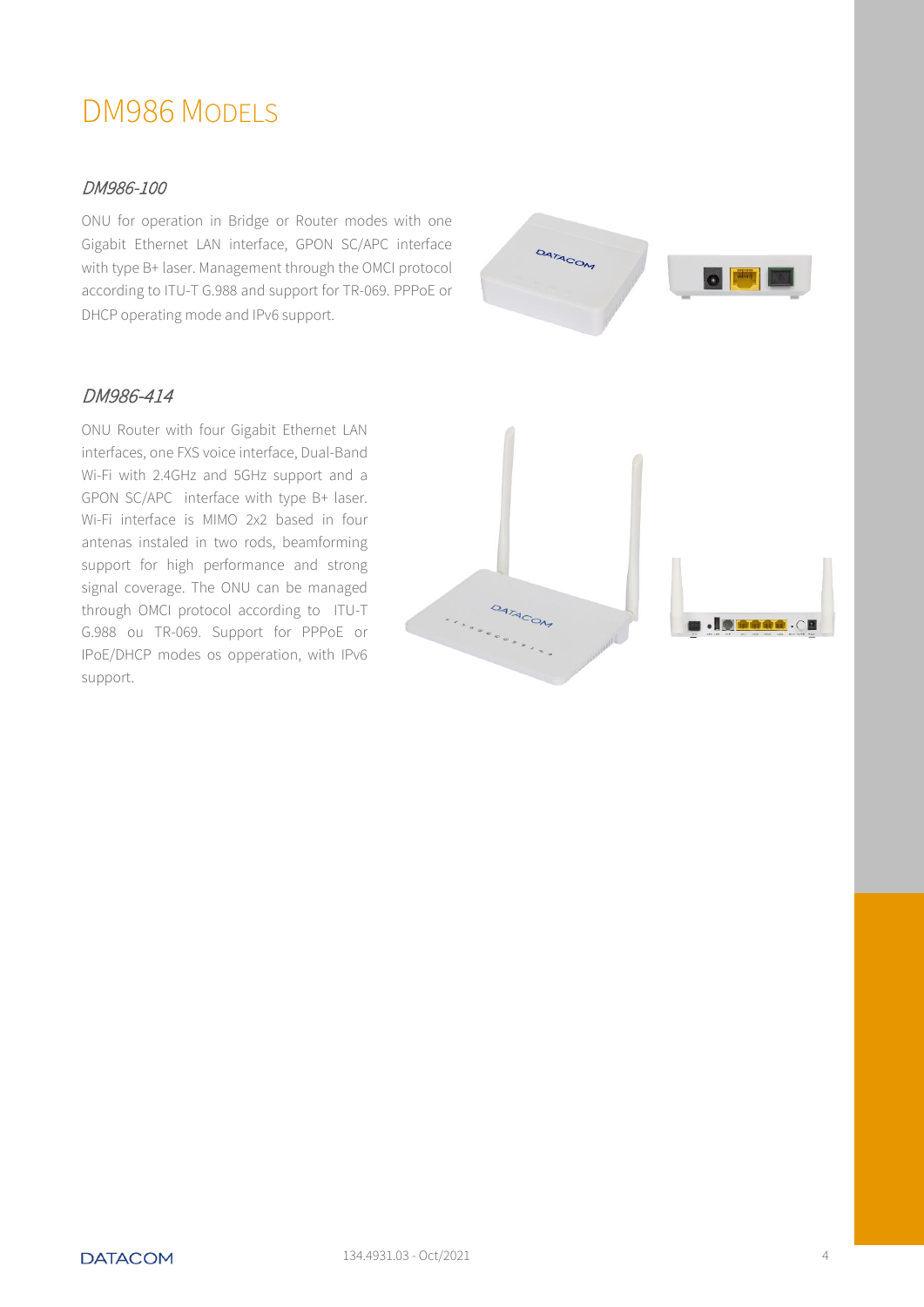|            |                         | DM984-100B                                       | DM985-100                | DM986-100                    | DM985-102                  | DM984-420                | DM984-422                | DM985-424                | DM986-414                |
|------------|-------------------------|--------------------------------------------------|--------------------------|------------------------------|----------------------------|--------------------------|--------------------------|--------------------------|--------------------------|
| Interfaces | GPON Interface          | SC/APC, C+                                       | SC/APC, B+               | SC/APC, B+                   | SC/APC, B+                 | SC/APC, B+               | SC/APC, B+               | SC/APC, B+               | SC/APC, B+               |
|            | LAN Interfaces          | 1x GE                                            | 1xGE                     | 1xGE                         | 1xGE                       | 4x GE                    | 4x GE                    | 4x GE                    | 4x GE                    |
|            | Voice Interfaces        | $\sim$                                           |                          | $\equiv$                     | $\sim$                     | $\overline{2}$           | $\overline{2}$           | $\overline{2}$           | $\mathbf{1}$             |
| Wi-Fi      | Standards               | $\sim$                                           | $\overline{\phantom{a}}$ | $\sim$                       | b/g/n                      | $\overline{\phantom{a}}$ | b/g/n                    | b/g/n/ac                 | b/g/n/ac                 |
|            | $MI-MO$                 | $\sim$                                           |                          | $\overline{\phantom{a}}$     | $2 \times 2$               | $\overline{\phantom{a}}$ | $2 \times 2$             | $2 \times 2$             | $2 \times 2$             |
| Software   | <b>Operation Modes</b>  | <b>Bridge</b>                                    | Bridge / DHCP /<br>PPPoE | Bridge / DHCP /<br>PPPoE     | Bridge / DHCP<br>/ PPPoE   | Bridge / DHCP /<br>PPPoE | Bridge / DHCP,<br>PPPoE  | Bridge / DHCP /<br>PPPoE | Bridge / DHCP /<br>PPPoE |
|            | MTU                     | 2000                                             | 1500                     | FW HGU: 1500<br>FW SFU: 1600 | 1600                       | 2000                     | 2000                     | 1500                     | 1600                     |
|            | RG-Profile              | $\sim$                                           | Partial                  | $\equiv$                     |                            | Yes                      | Yes                      | $\sim$                   | $\overline{\phantom{a}}$ |
|            | TR-069                  | $\sim$                                           | $\sim$                   | Yes                          | Yes                        | $\sim$                   | $\overline{\phantom{a}}$ | Yes                      | Yes                      |
|            | IPv6                    | $\sim$                                           | Yes                      | Yes                          | Yes                        | Yes                      | Yes                      | Yes                      | Yes                      |
| Hardware   | Integrated OFE          | Yes                                              |                          |                              |                            | Yes                      | Yes                      | Yes (HW3<br>version)     |                          |
|            | Power Supply            | External Power Supply, input 100~240Vac, 50/60Hz |                          |                              |                            |                          |                          |                          |                          |
|            | Power Consumption       | 2,5W                                             | 4W                       | 2,5W                         | 6W                         | 9,5W                     | 12W                      | <b>15W</b>               | 12W                      |
|            | Operational Temperature | 0°C to 45°C                                      | 0°C to 45°C              | 0°C to 45°C                  | 0°C to 50°C                | 0°C to 45°C              | 0°C to 45°C              | 0°C to 45°C              | 0°C to 45°C              |
|            | Dimensions HxWxD (mm)   | 46 x 190 x 160                                   | $28 \times 72 \times 90$ | $20 \times 74 \times 74$     | $30 \times 130 \times 105$ | 46 x 190 x 160           | 46 x 190 x 160           | 33 x 149 x 210           | 27 x 184 x 136           |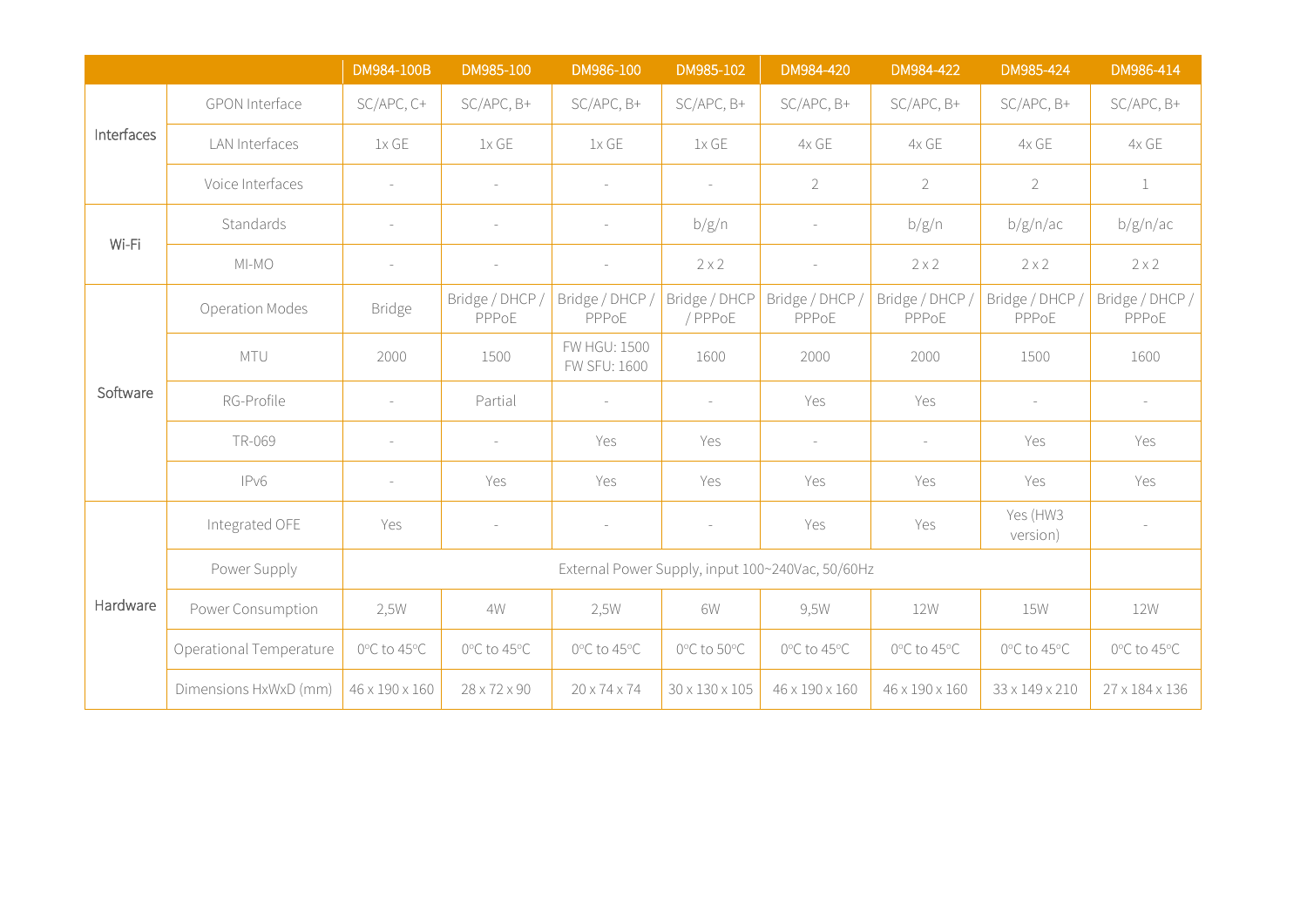# ORDERING INFORMATION

| Model                                                       | Description                                                                                                                                                                                                                                                     |                     |
|-------------------------------------------------------------|-----------------------------------------------------------------------------------------------------------------------------------------------------------------------------------------------------------------------------------------------------------------|---------------------|
| DM984 - 100B<br>800.5211.xx                                 | GPON ONU with class C+ laser, one 10/100/1000Base-<br>T (RJ45) LAN port. Plastic cabinet. External AC power<br>supply.                                                                                                                                          | in Dunner Dunner J. |
| $DM984 - 420$<br>800.5162.xx                                | GPON ONU with integrated router, four<br>10/100/1000Base-T (RJ45) LAN ports and 2 FXS ports.<br>Plastic cabinet. External AC power supply.                                                                                                                      | in Dunne Dunne J.   |
| DM984-422<br>800.5156.xx                                    | GPON ONU with integrated router, four<br>10/100/1000Base-T (RJ45) LAN ports, 2 FXS ports and<br>Wi-Fi 802.11b/g/n. Plastic cabinet. External AC power<br>supply.                                                                                                | in June June 2      |
| DM985-100 HW3<br>825.8013.xx                                | GPON ONU with one LAN 10/100/1000Base-T (RJ45).<br>Bridge and router operation. WAN-PPPoE or WAN-IP.<br>Plastic cabinet. External AC power supply.                                                                                                              | DATACOM             |
| $DM985 - 102$<br>825.8014.xx                                | GPON ONU with integrated router, 1 LAN port<br>10/100/1000Base-T (RJ45) and Wi-Fi 802.11b/g/n.<br>Plastic cabinet and external AC source with<br>automatic selection.                                                                                           |                     |
| DM985 - 424 HW3<br>825.8015.xx                              | GPON ONU with four LAN 10/100/1000Base-T (RJ45),<br>two FXS (RJ11) and Wi-Fi 802.11 b/g/n/ac. Router<br>operation. WAN-PPPoE or WAN-IP. Plastic cabinet<br>with four external antennas in 2 physical stems.<br>External AC power supply.                        |                     |
| DM986 - 100<br>825.8016.xx (bridge)<br>810.3819.xx (router) | GPON ONU operating in bridge or router mode, with<br>one 10/100/1000Base-T (RJ45) LAN port. Plastic<br>cabinet. External AC power supply.                                                                                                                       | DATACOM             |
| $DM986 - 414$<br>825.8017.xx                                | GPON ONU with four LAN 10/100/1000Base-T (RJ45),<br>one FXS (RJ11), Wi-Fi 802.11 b/g/n/ac and one USB<br>port. Support router operation. WAN-PPPoE or WAN-<br>IP. Plastic cabinet with four external antennas in 2<br>physical stems. External AC power supply. |                     |